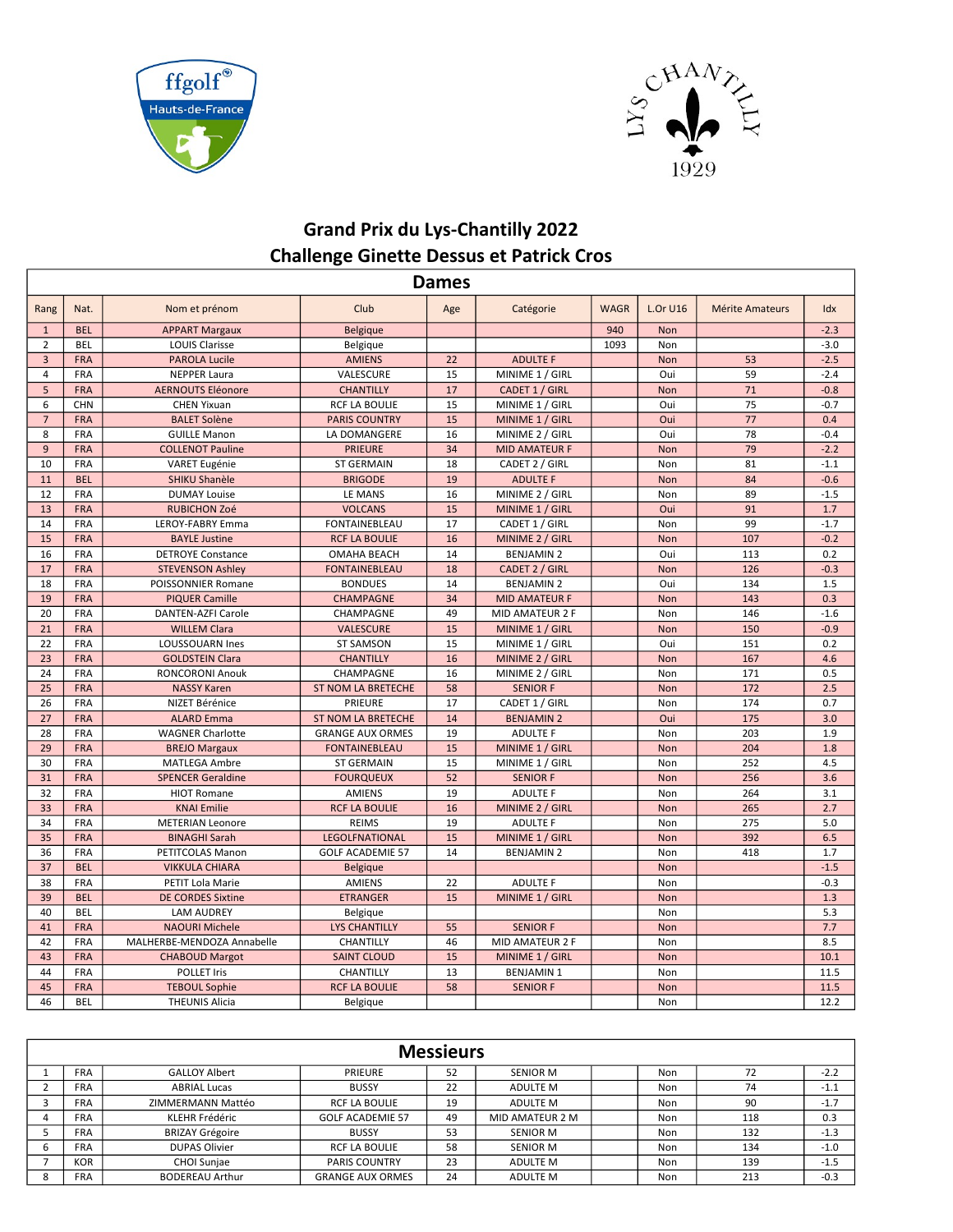| 9        | <b>FRA</b>               | <b>GODIN Alexandre</b>                              | PARIS INT. G.C.                              | 16       | MINIME 2 / BOY                          | Non        | 218  | $-1.7$     |                                  |
|----------|--------------------------|-----------------------------------------------------|----------------------------------------------|----------|-----------------------------------------|------------|------|------------|----------------------------------|
| 10       | FRA                      | PERRIGOT Martin                                     | <b>SAINT CLOUD</b>                           | 16       | MINIME 2 / BOY                          | Non        | 234  | 0.3        |                                  |
| 11       | FRA                      | LEFEBVRE Augustin                                   | <b>MONT GRIFFON</b>                          | 18       | CADET 2 / BOY                           | Non        | 253  | $-1.1$     |                                  |
| 12       | <b>FRA</b>               | MOULIAC Clément                                     | <b>OZOIR</b>                                 | 21       | ADULTE M                                | Non        | 255  | 0.7        |                                  |
| 13       | <b>BEL</b>               | <b>LEWAL Charles Edouard</b>                        | <b>RARAY</b>                                 | 31       | MID AMATEUR M                           | Non        | 261  | $-0.7$     |                                  |
| 14       | <b>FRA</b>               | <b>FAUCQUEZ Maxence</b>                             | SART                                         | 16       | MINIME 2 / BOY                          | Non        | 264  | $-2.0$     |                                  |
| 15       | FRA                      | LASSEQUIN Matisse                                   | <b>RCF LA BOULIE</b>                         | 18       | CADET 2 / BOY                           | Non        | 272  | 1.0        |                                  |
| 16       | FRA                      | <b>GALLOY Thomas</b>                                | <b>PRIEURE</b>                               | 17       | CADET 1 / BOY                           | Non        | 297  | 0.7        |                                  |
| 17       | <b>FRA</b>               | HADJAJ Ilan                                         | <b>OZOIR</b>                                 | 17       | CADET 1 / BOY                           | Non        | 303  | 1.4        |                                  |
| 18       | <b>FRA</b>               | <b>YIN Tony</b>                                     | <b>MAISONS LAFFITT</b>                       | 15       | MINIME 1 / BOY                          | Oui        | 306  | 0.4        |                                  |
| 19       | <b>FRA</b>               | <b>BOURRAT Thomas</b>                               | <b>RCF LA BOULIE</b>                         | 16       | MINIME 2 / BOY                          | Non        | 309  | 1.5        |                                  |
| 20       | CHE                      | <b>PURSHOUSE Giacomo</b>                            | <b>ESERY GRAND GENEVE</b>                    | 27       | MID AMATEUR M                           | Non        | 331  | 1.9        |                                  |
| 21       | FRA                      | <b>BRISOUT DE BARNEVILLE Tanguy</b>                 | SAINT CLOUD                                  | 25       | MID AMATEUR M                           | Non        | 333  | $1.0$      |                                  |
| 22       | <b>FRA</b>               | DE BRAUWERE Jules                                   | <b>PARIS COUNTRY</b>                         | 15       | MINIME 1 / BOY                          | Oui        | 361  | $-0.2$     |                                  |
| 23       | <b>FRA</b>               | <b>MONGALVY Quentin</b>                             | SAINT CLOUD                                  | 16       | MINIME 2 / BOY                          | Non        | 364  | 0.4        |                                  |
| 24       | <b>FRA</b>               | <b>CLAVEAU Dorian</b>                               | PARIS COUNTRY                                | 24       | <b>ADULTE M</b>                         | Non        | 368  | 1.6        |                                  |
| 25       | FRA                      | PERSEVAL Bruce                                      | CHAMPAGNE                                    | 21       | ADULTE M                                | Non        | 372  | $-0.2$     |                                  |
| 26       | FRA                      | MILEWICZ Jean-Paul                                  | VAUGOUARD                                    | 27       | MID AMATEUR M                           | Non        | 381  | 2.0        |                                  |
| 27       | <b>FRA</b>               | <b>COTTE Nathan</b>                                 | <b>MIONNAY</b>                               | 16       | MINIME 2 / BOY                          | Non        | 382  | 0.8        |                                  |
| 28       | FRA                      | POITRASSON Orphé                                    | VAUDREUIL                                    | 17       | CADET 1 / BOY                           | Non        | 385  | 1.7        |                                  |
| 29       | <b>FRA</b>               | AMMEUX-BOULANGER Martin                             | <b>BONDUES</b>                               | 18       | CADET 2 / BOY                           | Non        | 392  | 0.6        |                                  |
| 30       | FRA                      | <b>LOPEZ Joss</b>                                   | <b>BUSSY</b>                                 | 16       | MINIME 2 / BOY                          | Non        | 406  | 1.0        |                                  |
| 31       | FRA                      | <b>GRIZOT Louis</b>                                 | <b>RCF LA BOULIE</b>                         | 16       | MINIME 2 / BOY                          | Non        | 410  | 1.2        |                                  |
| 32       | <b>FRA</b>               | <b>VOLLANT Loris</b>                                | LAC D'ANNECY                                 | 21       | ADULTE M                                | Non        | 415  | 2.0        |                                  |
| 33       | <b>FRA</b>               | <b>DAKICHE Enzo</b>                                 | CHANTILLY                                    | 18       | CADET 2 / BOY                           | Non        | 419  | 1.1        |                                  |
| 34       | <b>FRA</b>               | <b>DEMAILLY Louis</b>                               | <b>BUSSY</b>                                 | 15       | MINIME 1 / BOY                          | Oui        | 421  | 2.7        |                                  |
| 35       | FRA                      | <b>LOZACH Alexis</b>                                | <b>ISABELLA</b>                              | 37       | MID AMATEUR M                           | Non        | 429  | 0.8        |                                  |
| 36       | FRA                      | <b>BOYER Hugo</b>                                   | <b>BONDUES</b>                               | 17       | CADET 1 / BOY                           | Non        | 436  | 1.9        |                                  |
| 37       | FRA                      | <b>CIANCALEONI Coglin</b>                           | <b>MERIGNIES</b>                             | 18       | CADET 2 / BOY                           | Non        | 456  | 1.6        |                                  |
| 38       | <b>FRA</b>               | MOULIAC Paul-Antoine                                | <b>OZOIR</b>                                 | 18       | CADET 2 / BOY                           | Non        | 459  | 0.8        |                                  |
| 39       | <b>FRA</b>               | <b>GRIMONPON Paul</b>                               | <b>MERIGNIES</b>                             | 18       | CADET 2 / BOY                           | Non        | 468  | 1.3        |                                  |
| 40       | FRA                      | <b>LIENARD Arthur</b>                               | <b>BONDUES</b>                               | 21       | ADULTE M                                | Non        | 474  | 3.1        |                                  |
| 41       | FRA                      | <b>GAUTIER Xavier</b>                               | RARAY                                        | 55       | <b>SENIOR M</b>                         | Non        | 479  | 2.0        |                                  |
| 42       | <b>FRA</b>               | <b>BONNET Norman</b>                                | <b>MEDOC</b>                                 | 23       | ADULTE M                                | Non        | 488  | 0.4        |                                  |
| 43       | <b>FRA</b>               | <b>HECQUET Maxime</b>                               | <b>BONDUES</b>                               | 33       | MID AMATEUR M                           | Non        | 489  | 2.1        |                                  |
| 44       | FRA                      | <b>LARDEUX Louis</b>                                | LE MANS                                      | 22       | ADULTE M                                | Non        | 503  | 1.0        |                                  |
| 45       | FRA                      | <b>LEMAIRE Clément</b>                              | <b>BORDELAIS</b>                             | 34       | MID AMATEUR M                           | Non        | 509  | 0.7        |                                  |
| 46       | FRA                      | <b>DUBOIS Paul</b>                                  | <b>OZOIR</b>                                 | 22       | ADULTE M                                | Non        | 518  | 3.0        |                                  |
| 47       | FRA                      | CORNET-VERNET Adrien                                | ST GERMAIN                                   | 17       | CADET 1 / BOY                           | Non        | 522  | 0.7        |                                  |
| 48       | FRA                      | LABORDE Baptiste                                    | <b>RCF LA BOULIE</b>                         | 17       | CADET 1 / BOY                           | Non        | 531  | 2.8        |                                  |
| 49       | FRA                      | <b>GUYEN Alexandre</b>                              | <b>LYS CHANTILLY</b>                         | 43       | MID AMATEUR 2 M                         | Non        | 559  | 1.6        |                                  |
| 50       | FRA                      | PHILIPPE Edouard                                    | VAL DE SORNE                                 | 14       | <b>BENJAMIN 2</b>                       | Non        | 569  | 2.9        |                                  |
| 51       | FRA                      | <b>TOSTIVINT Martin</b>                             | ST NOM LA BRETECHE                           | 16       | MINIME 2 / BOY                          | Non        | 577  | 2.9        |                                  |
| 52       | FRA                      | CHABOUD Edgar                                       | SAINT CLOUD                                  | 17       | CADET 1 / BOY                           | Non        | 580  | 2.5        |                                  |
| 53       | FRA                      | <b>VAYSSE Frederic</b>                              | <b>MEDOC</b>                                 | 45       | MID AMATEUR 2 M                         | Non        | 584  | 2.2        |                                  |
| 54       | FRA                      | <b>PEZOUS Quentin</b>                               | <b>STADE FRANCAIS</b>                        | 17       | CADET 1 / BOY                           | Non        | 599  | 3.5        |                                  |
| 55       | FRA                      | <b>CAULE Philippe</b>                               | LYS CHANTILLY                                | 58       | SENIOR M                                | Non        | 628  | $4.2\,$    |                                  |
| 56       | FRA                      | <b>BOURDREL Edouard</b>                             | AMIENS                                       | 37       | MID AMATEUR M                           | Non        | 638  | 1.4        |                                  |
| 57       | FRA                      | <b>CAILLAUX Brieuc</b>                              | <b>BONDUES</b>                               | 16       | MINIME 2 / BOY                          | Non        | 656  | 3.2        |                                  |
| 58       | FRA                      | LABERNEDE Jean-Christophe                           | REBETZ                                       | 31       | MID AMATEUR M                           | Non        | 663  | 0.6        |                                  |
| 59       | FRA                      | <b>CHAUVEL Guillaume</b>                            | PRIEURE                                      | 40       | MID AMATEUR 2 M                         | Non        | 682  | $-0.1$     |                                  |
| 60       | <b>LUX</b>               | ROJAS Stefan                                        | <b>GOLF ACADEMIE 57</b>                      | 17       | CADET 1 / BOY                           | Non        | 707  | $-0.3$     |                                  |
| 61       | <b>FRA</b>               | <b>PUISEUX Louis</b>                                | RCF LA BOULIE                                | 20       | ADULTE M                                | Non        | 728  | 3.3        |                                  |
| 62       | <b>FRA</b>               | LE JEUNE Anis                                       | <b>BRETAGNE</b>                              | 18       | CADET 2 / BOY                           | Non        | 731  | 2.7        |                                  |
| 63       | <b>FRA</b>               | <b>BAILLEUL Pierre Louis</b>                        | <b>BONDUES</b>                               | 21       | <b>ADULTE M</b>                         | Non        |      | 1.7        | <b>WC LIGUE</b>                  |
| 64       | <b>FRA</b>               | <b>HARDY Gabriel</b>                                | <b>CHANTILLY</b>                             | 17       | CADET 1 / BOY                           | <b>Non</b> | 1021 | 2.9        | <b>WC LIGUE</b>                  |
| 65       | <b>FRA</b>               | <b>BISSAY Cyriel</b>                                | <b>BONDUES</b>                               | 16       | MINIME 2 / BOY                          | <b>Non</b> |      | 3.0        | <b>WC LIGUE</b>                  |
| 66       | <b>FRA</b>               | <b>LOMBARD-DANIEL Vassily</b>                       | <b>CHANTILLY</b>                             | 17       | CADET 1 / BOY                           | <b>Non</b> |      | 3.2        | <b>WC LIGUE</b>                  |
| 67       | <b>FRA</b>               | <b>MOUTY Rafaël</b>                                 | <b>CHANTILLY</b>                             | 14       | <b>BENJAMIN 2</b>                       | <b>Non</b> |      | 3.5        | <b>WC LIGUE</b>                  |
| 68       | <b>FRA</b>               | <b>DELON Vladimir</b>                               | <b>CHANTILLY</b>                             | 15       | MINIME 1 / BOY                          | <b>Non</b> |      | 4.0        | <b>WC LIGUE</b>                  |
| 69       | <b>FRA</b>               | <b>DELIGNIÈRES Merlin</b>                           | <b>CHAMPAGNE</b>                             | 15       | MINIME 1 / BOY                          | <b>Non</b> |      | 8.5        | <b>WC LIGUE</b>                  |
| 70       | <b>FRA</b>               | <b>ORFAIT - CARON Solal</b><br><b>PADIEU Ernest</b> | <b>WIMEREUX</b>                              | 17       | CADET 1 / BOY                           | <b>Non</b> |      | 4.5        | <b>WC LIGUE</b>                  |
| 71<br>72 | <b>FRA</b><br><b>FRA</b> |                                                     | <b>AMIENS</b>                                | 14<br>61 | <b>BENJAMIN 2</b>                       | <b>Non</b> | 896  | 9.0<br>3.0 | <b>WC LIGUE</b>                  |
| 73       | <b>FRA</b>               | <b>LANCRY François</b><br><b>PESEZ Adrien</b>       | <b>LYS CHANTILLY</b><br><b>LYS CHANTILLY</b> |          | <b>SENIOR M</b><br><b>MID AMATEUR M</b> | Non        |      | 2.7        | <b>WC CLUB</b><br><b>WC CLUB</b> |
| 74       | <b>FRA</b>               | <b>GILLES Félix</b>                                 | <b>LYS CHANTILLY</b>                         | 28<br>15 | MINIME 1 / BOY                          | <b>Non</b> |      | 11.7       |                                  |
|          |                          |                                                     |                                              |          |                                         | Non        |      |            | <b>WC CLUB</b>                   |

|   | <b>LISTE D'ATTENTE</b> |                         |                    |    |                   |  |     |     |     |  |  |
|---|------------------------|-------------------------|--------------------|----|-------------------|--|-----|-----|-----|--|--|
|   | <b>FRA</b>             | <b>DONADIEU Virgile</b> | <b>ISLE ADAM</b>   | 27 | MID AMATEUR M     |  | Non | 734 | 1.2 |  |  |
|   | <b>FRA</b>             | MATLEGA Andrea          | ST GERMAIN         | 18 | CADET 2 / BOY     |  | Non | 742 | 3.2 |  |  |
|   | <b>FRA</b>             | DE JESUS-REZZOUG Anis   | <b>BUSSY</b>       | 15 | MINIME 1 / BOY    |  | Non | 756 | 3.0 |  |  |
|   | <b>FRA</b>             | <b>COLAVITI Andrew</b>  | <b>BUSSY</b>       | 20 | ADULTE M          |  | Non | 787 | 2.4 |  |  |
|   | <b>FRA</b>             | THACH DELACROIX Enzo    | ST NOM LA BRETECHE | 14 | <b>BENJAMIN 2</b> |  | Non | 799 | 3.8 |  |  |
| b | <b>FRA</b>             | <b>AMMEUX Luc</b>       | <b>BONDUES</b>     | 50 | MID AMATEUR 2 M   |  | Non | 812 | 3.9 |  |  |
|   | <b>FRA</b>             | <b>SUCHET Romain</b>    | VAUDREUIL          | 19 | ADULTE M          |  | Non | 813 | 3.2 |  |  |
| 8 | <b>FRA</b>             | <b>HURTEAU Xavier</b>   | <b>HAUT POITOU</b> | 46 | MID AMATEUR 2 M   |  | Non | 836 | 5.5 |  |  |